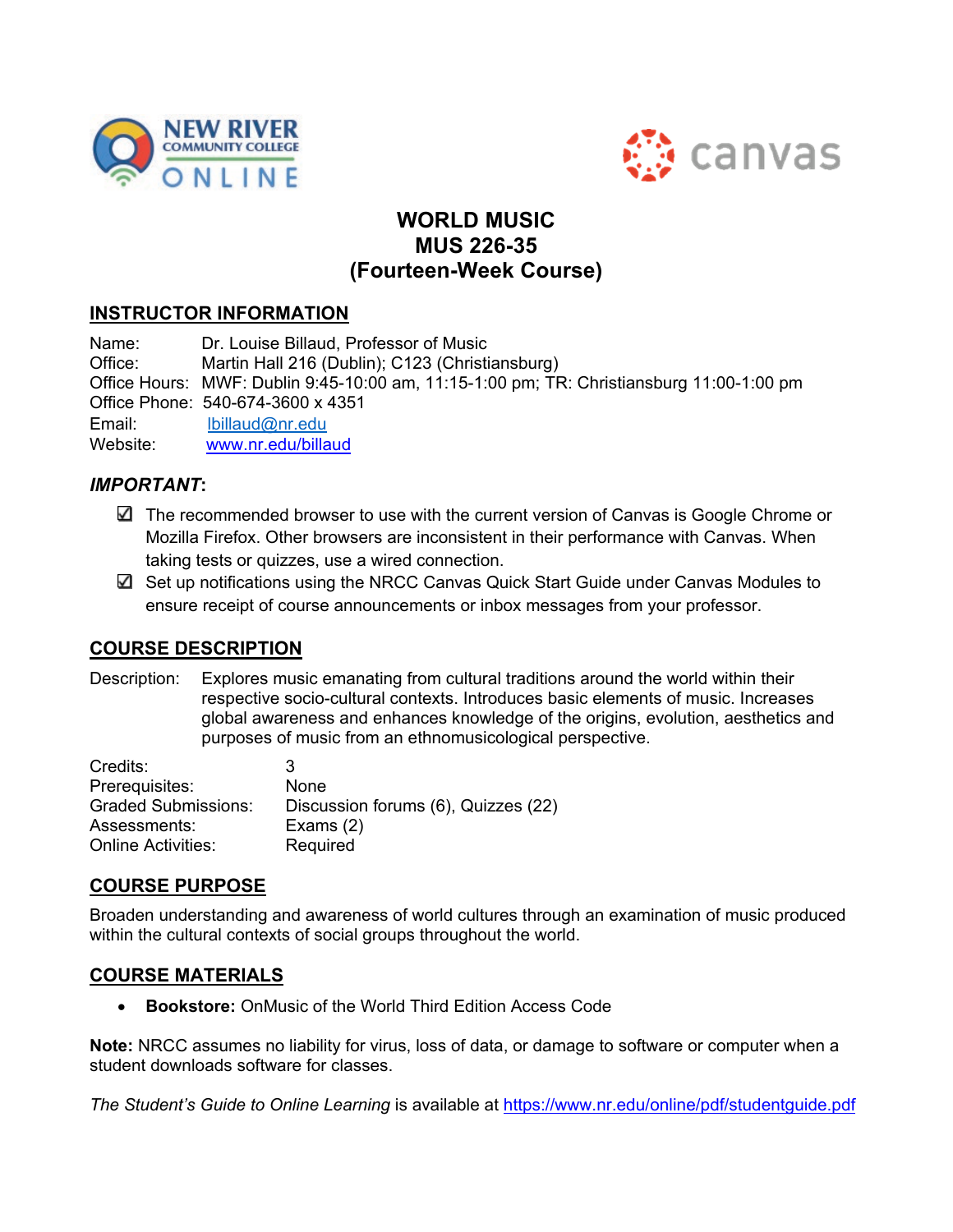## **COURSE INFORMATION**

**Prepared By:** Dr. Louise Billaud **Approved By:** Sarah Tolbert-Hurysz

## **I. INTRODUCTION**

## **All coursework is ONLINE through CANVAS.**

## **Registering Access Code:**

- Acquire RedShelf's OnMusic of the World Third Edition 16-digit Access Code from the NRCC Bookstore. Used copies will not work.
- Redeem your 16-digit code on the RedShelf website to obtain the 14-digit Connect for Education access code needed to register for this course.
- Go to RedShelf at<https://redshelf.com> to create an account. Once you have your account, enter your 16-digit code. You will receive a 14-digit access code to register for the course in Canvas.
- Go to the course in Canvas, click on Modules, and then click the Connect 4 Education link. Then just register your course access code.
- From this point forward, you will access the entire course using that Connect 4 Education link. That is all there is to it!

#### **Advice within Canvas:**

- Read carefully the Course Information section and FAQs under Modules before starting the class.
- Click on NRCC Canvas Quick Start Guide for instructions to set up notifications.
- Follow the course schedule to stay on target with deadlines.
- Quick ways to find deadlines:
	- 1. Click View Course Calendar on the Home Page.
	- 2. Each "class" in your Connect4Education course has a posted deadline date
- Check regularly your VCCS email, Canvas Inbox and Announcement page to access weekly communications.
- Communication is key! Students are encouraged to address any questions or concerns to the professor via email or through the Canvas Inbox. If you prefer to meet "in person" let me know and we can schedule a Zoom meeting. I am here to help you succeed!

#### **Honor System**

Students enrolled must agree to the following code of conduct:

• Answers to assessments/exams and discussion forums will be my own work.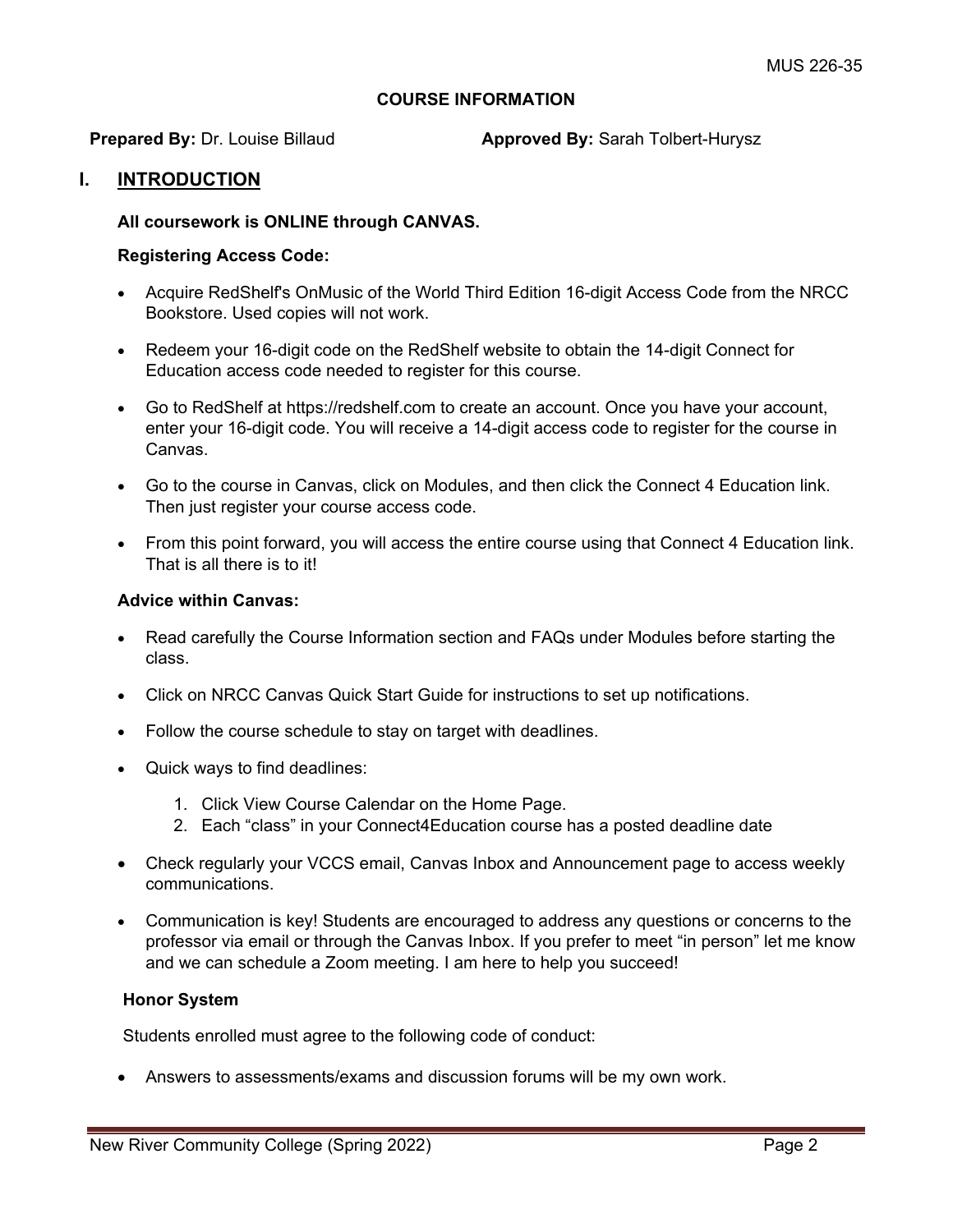- I will not provide my solutions to assessments, exams or assignments to anyone else.
- Students enrolled in this course agree to adhere to the NRCC Academic Honor Code in the NRCC Catalogue.
- Students will see the following statement prior to taking an exam:

*As a student adhering to the NRCC Honor Code, when you click on this exam you automatically agree to use no notes and complete the exam without the aid of any outside sources. Thank you in advance for your honesty and integrity.* 

## **II. GENERAL EDUCATION STUDENT LEARNING OUTCOMES INCLUDED IN COURSE**

General education at NRCC provides the educational foundation necessary to promote intellectual and personal development. Upon completing the associate degree, graduates will demonstrate competency in student learning outcomes in 1) civic engagement, 2) critical thinking, 3) professional readiness, 4) quantitative literacy, 5) scientific literacy, and 6) written communication.

This course includes the following general education student learning outcomes:

- Identify the problem or complex issue and its various parts.
- Identify central issues and assumptions of a problem or issue.
- Seek and evaluate the information needed to fully understand the problem or complex issue.
- Communicate a controlling idea in a manner appropriate to the audience and occasion.
- Demonstrate appropriate workplace and classroom demeanor and behavior e.g., attendance (for online classes this means regular engagement), submissions of assignments by set deadlines and appropriate dress.

## **III.** COURSE OBJECTIVES

Students successfully completing this course will have, at a minimum, a functional knowledge of the following:

#### **Course Objectives**

- Communication
	- $\circ$  Effectively communicate music observations through written and/or oral communication
- Civic Engagement
	- $\circ$  Demonstrate receptivity to the diversity of cultures and life experiences within societies
	- $\circ$  Identify values that other cultures can bring to society to promote civic engagement
- Cultural and Social Understanding
	- $\circ$  Demonstrate knowledge of the role of music in different socio-cultural contexts
	- $\circ$  Identify historical factors that influence the evolution of music within a culture
	- o Recognize/describe how aesthetics vary from one culture to another
	- $\circ$  Identify commonalities and value differences between cultures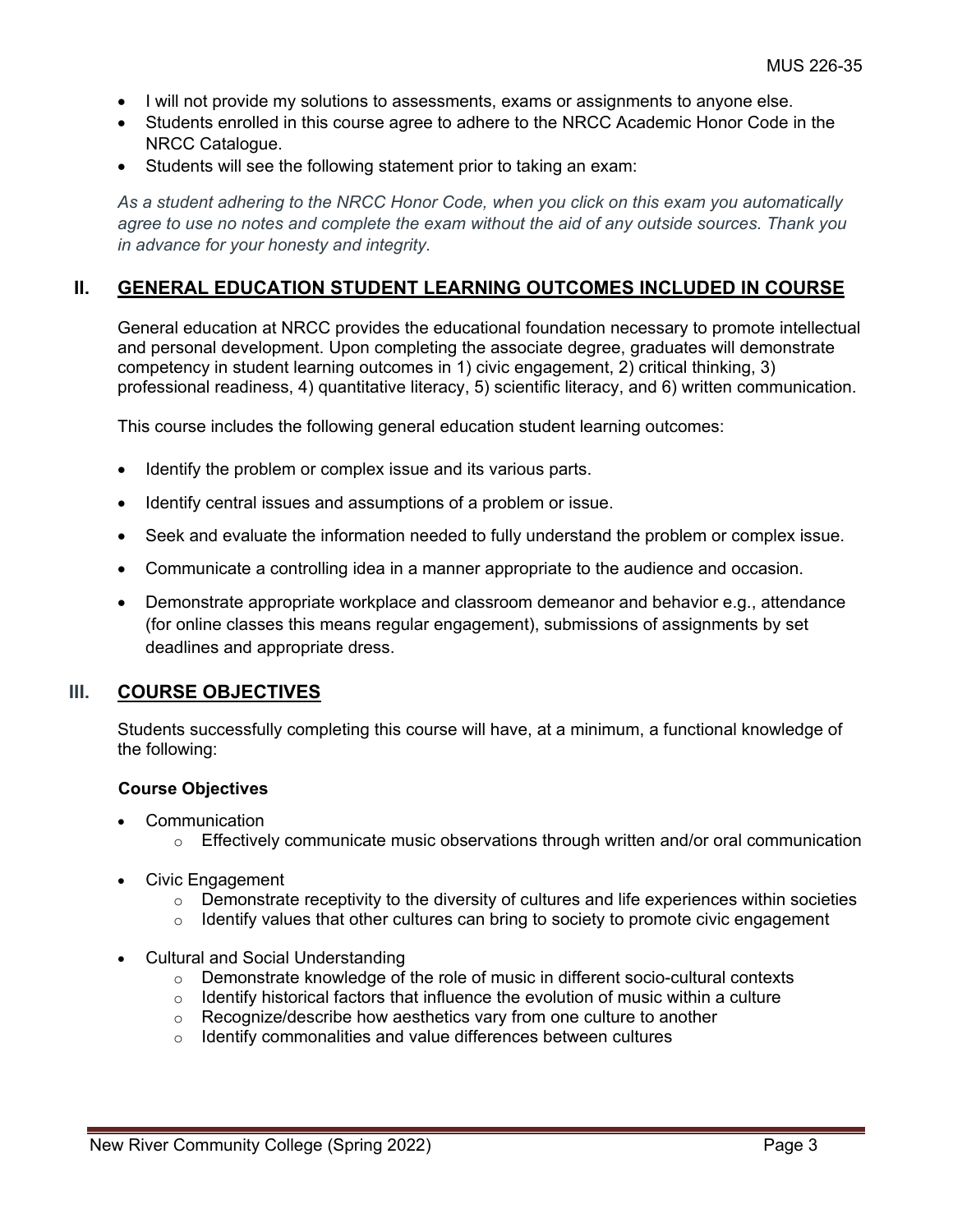- Personal Development
	- $\circ$  Augment listening skills through assignments/assessments designed to listen analytically and critically to music
	- $\circ$  Evaluate music from other cultures using appropriate musical terms and an understanding of aesthetic values
	- $\circ$  Demonstrate receptivity to understanding world cultures to make informed personal and interpersonal decisions
	- $\circ$  Cultivate personal goals related to music listening, participation, or performance attendance
- Introduce Basic Elements of Music
	- o Demonstrate a knowledge of the basic elements of music<br>
	o Identify instrument groups: aerophones, idiophones, chord
	- o Identify instrument groups: aerophones, idiophones, chordophones, membranophones and electrophones
	- $\circ$  Describe various approaches to learning how to play an instrument
	- $\circ$  Explain the difference between the processes of improvisation and composition
- World music cultures and traditions
	- $\circ$  Recognize various genres of non-classical music stemming from at least 4 geographic regions or cultural traditions
	- $\circ$  Identify instruments specific to those genres
	- $\circ$  Identify specific historical/socio-cultural factors that influenced the music
- Apply the above objectives while considering case studies from at least 4 separate cultures and traditions, such as:
	- o Central and South Asia, e.g., Uzbekistan, Caucasus, India, Nepal
	- o Far East, e.g., China, Japan, Indonesia, Korea<br>○ Middle East. e.g., Turkev. Egypt. Israel. Irag. S
	- Middle East, e.g., Turkey, Egypt, Israel, Iraq, Saudi Arabia
	- o Africa, e.g., Western, Northern, Eastern and South Africa
	- o Caribbean, e.g., Haiti, Cuba, Dominican Republic, Jamaica
	- o Latin America, e.g., Peru, Columbia, Brazil, Argentina
	- o Music from North America, e.g. jazz, blues, bluegrass, country
	- o Native North America, e.g. Iroquois, Navajo, Apache, Lakota
	- o Diaspora communities

# **IV. GRADING/EVALUATION**

The grade percentages below determine the final grade.

| Quizzes (22)          | 20%  |
|-----------------------|------|
| Discussions (6)       | 24%  |
| Midterm Exam          | 28%  |
| <b>Final Exam</b>     | 28%  |
| <b>Weighted Total</b> | 100% |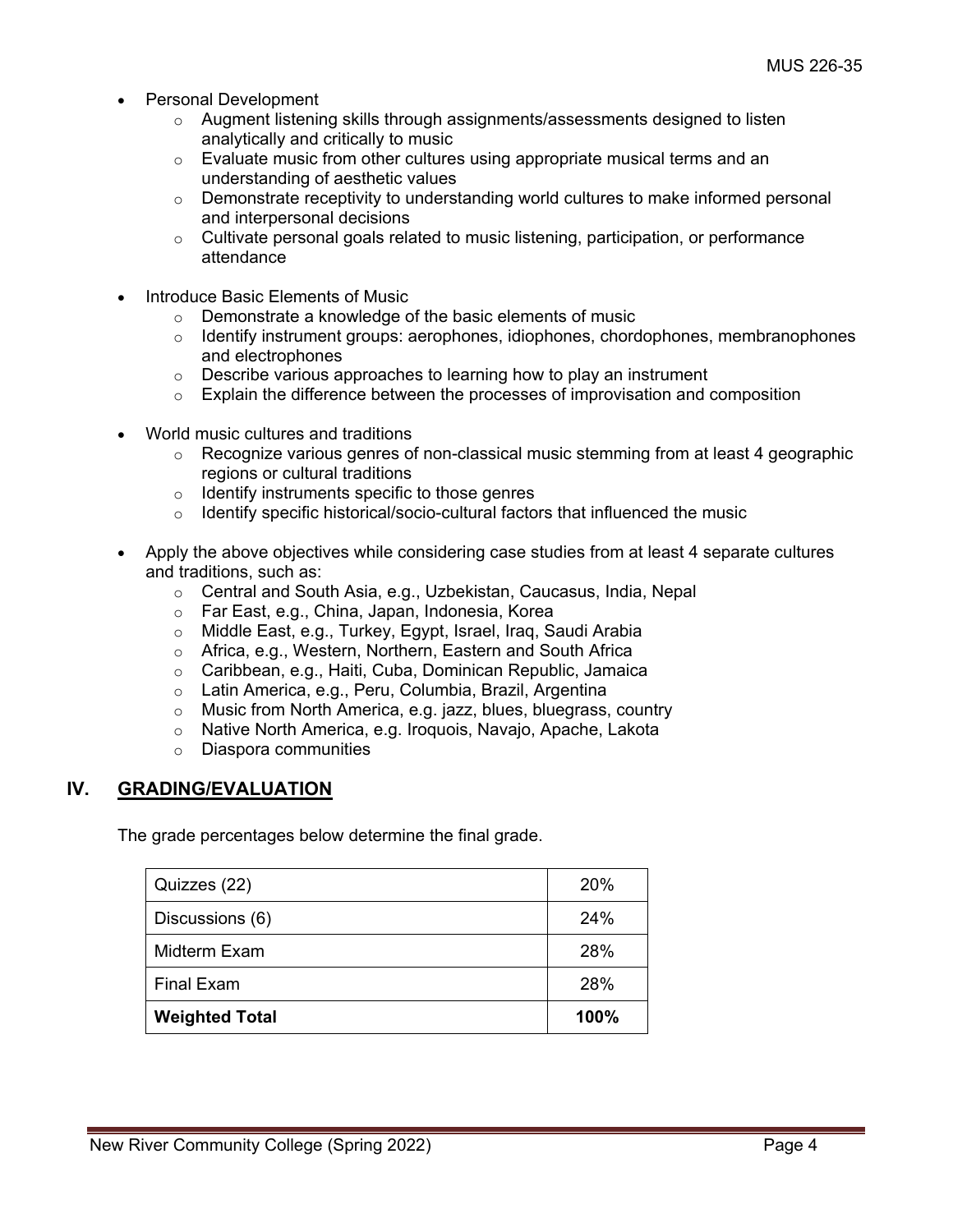Grading Scale:

| А | $90 - 100\%$   |
|---|----------------|
| в | $80 - 89.99\%$ |
| C | 70 - 79 99%    |
| D | $60 - 69.99\%$ |
| F | Below 60%      |

# **V. WITHDRAWAL POLICY**

# **Student Initiated Withdrawal Policy**

A student may drop or withdraw from a class without academic penalty during the first 60 percent of a session. For purposes of enrollment reporting, the following procedures apply:

- If a student withdraws from a class prior to the termination of the add/drop period for the session, the student will be removed from the class roll and no grade will be awarded.
- After the add/drop period, but prior to completion of 60 percent of a session, a student who withdraws from a class will be assigned a grade of "W." A grade of "W" implies that the student was making satisfactory progress in the class at the time of withdrawal, that the withdrawal was officially made before the deadline published in the college calendar, or that the student was administratively transferred to a different program.
- After that time, if a student withdraws from a class, a grade of "F" or U" will be assigned. Exceptions to this policy may be made under documented mitigating circumstances if the student was passing the course at the last date of attendance.

A retroactive grade of "W" may be awarded only if the student would have been eligible under the previously stated policy to receive a "W" on the last date of class attendance. The last date of attendance for an online course will be the last date that work was submitted. Late withdrawal appeals will be reviewed and a decision made by the Coordinator of Admissions and Records.

# **No-Show Policy**

 assignments. Failure to attend or participate in a course will adversely impact a student's financial A student must either attend face-to-face courses or demonstrate participation in online courses by the last date to drop for a refund. A student who does not meet this deadline will be reported to the Admissions and Records Office and will be withdrawn as a no-show student. No refund will be applicable, and the student will not be allowed to attend/ participate in the class or submit aid award.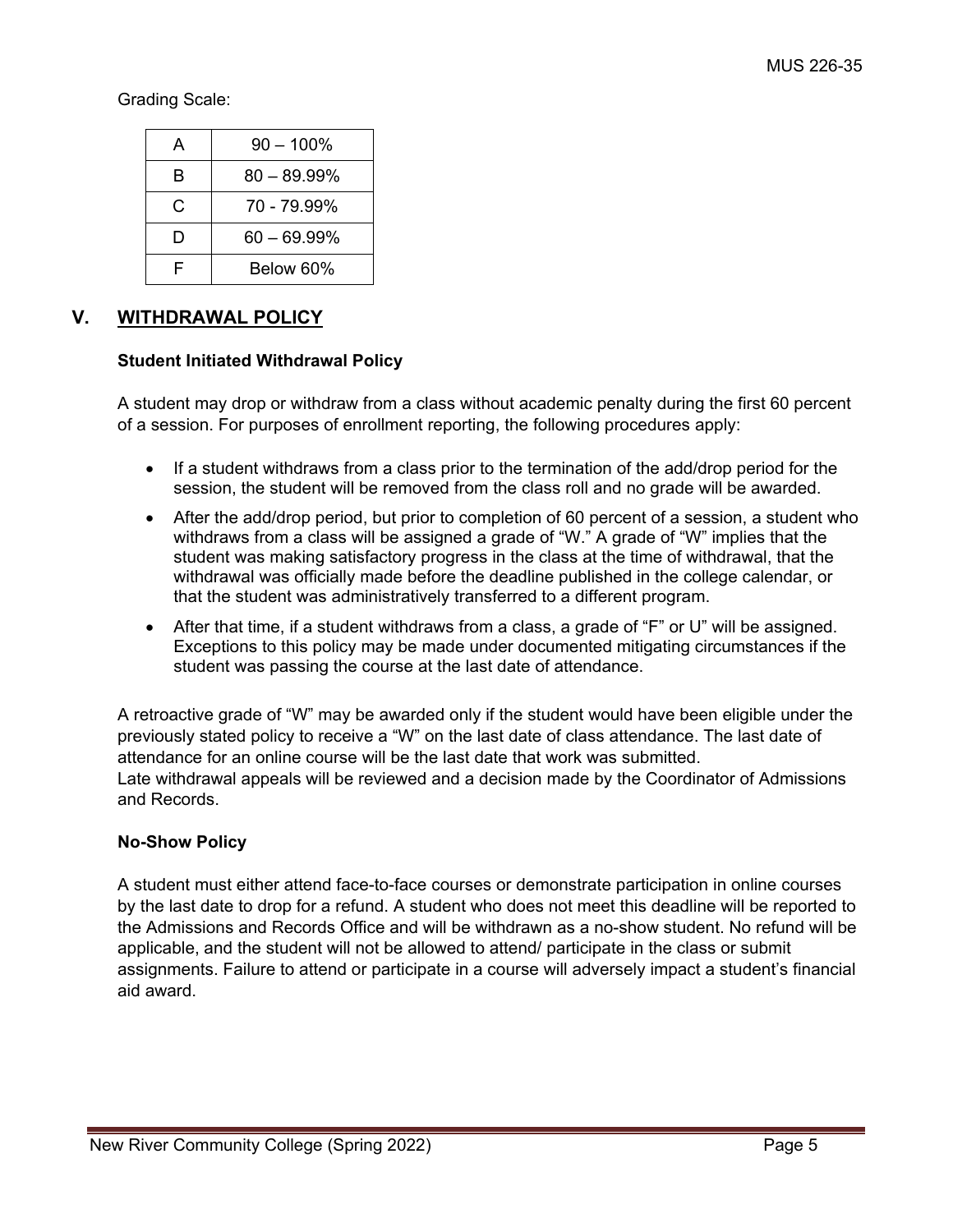## **Instructor Initiated Withdrawal**

A student who adds a class or registers after the first day of class is counted absent from all class meetings missed. Each instructor is responsible for keeping a record of student attendance (faceto-face classes) or performance/participation (online classes) in each class throughout the semester.

When a student's absences equal twice the number of weekly meetings of a class (equivalent amount of time for summer session), the student may be dropped for unsatisfactory attendance in the class by the instructor.

Since attendance is not a valid measurement for online, a student may be withdrawn due to nonperformance. A student should refer to his/her online course plan for the instructor's policy.

When an instructor withdraws a student for unsatisfactory attendance (face-to-face class) or nonperformance (online), the last date of attendance/participation will be documented. A grade of "W" will be recorded during the first sixty percent (60%) period of a course. A student withdrawn after the sixty percent (60%) period will receive a grade of "F" or "U" except under documented mitigating circumstances when a letter of appeal has been submitted by the student. A copy of this documentation must be placed in the student's academic file.

The student will be notified of the withdrawal by the Admissions and Records Office. An appeal of reinstatement into the class may be approved only by the instructor and dean.

# **VI. CHEATING/PLAGIARISM POLICY**

 A grade of "F" will be awarded for the semester to any student caught cheating. This includes plagiarism, which is defined as "To present another's words or ideas as one's own or without attribution" (American Heritage Dictionary, 2019). Remember that plagiarism includes using words or ideas from Internet sites, as well as copying from print sources.

# **VII. DIVERSITY STATEMENT**

The NRCC community values the pluralistic nature of our society. We recognize diversity that includes, but is not limited to, race, ethnicity, religion, culture, social class, economic status, age, gender, sexual orientation, personal identity and physical or mental capability. We respect the variety of ideas, experiences and practices that such diversity entails. We commit to ensuring equal opportunity and sustaining a climate of civility for all who work or study at NRCC, or who otherwise participate in the life of the college.

# **VIII. DISABILITY STATEMENT**

Center in Rooker Hall. For more information about disabilities services, see Center for Disability [Services Policies and Procedures.](https://catalog.nr.edu/content.php?catoid=24&navoid=1418&hl=%22disability%22&returnto=search#center-for-disability-services) If you are a student with a disability and in need of accommodations for this course, please contact the Center for Disability Services (CDS) for assistance. CDS is located within the Advising